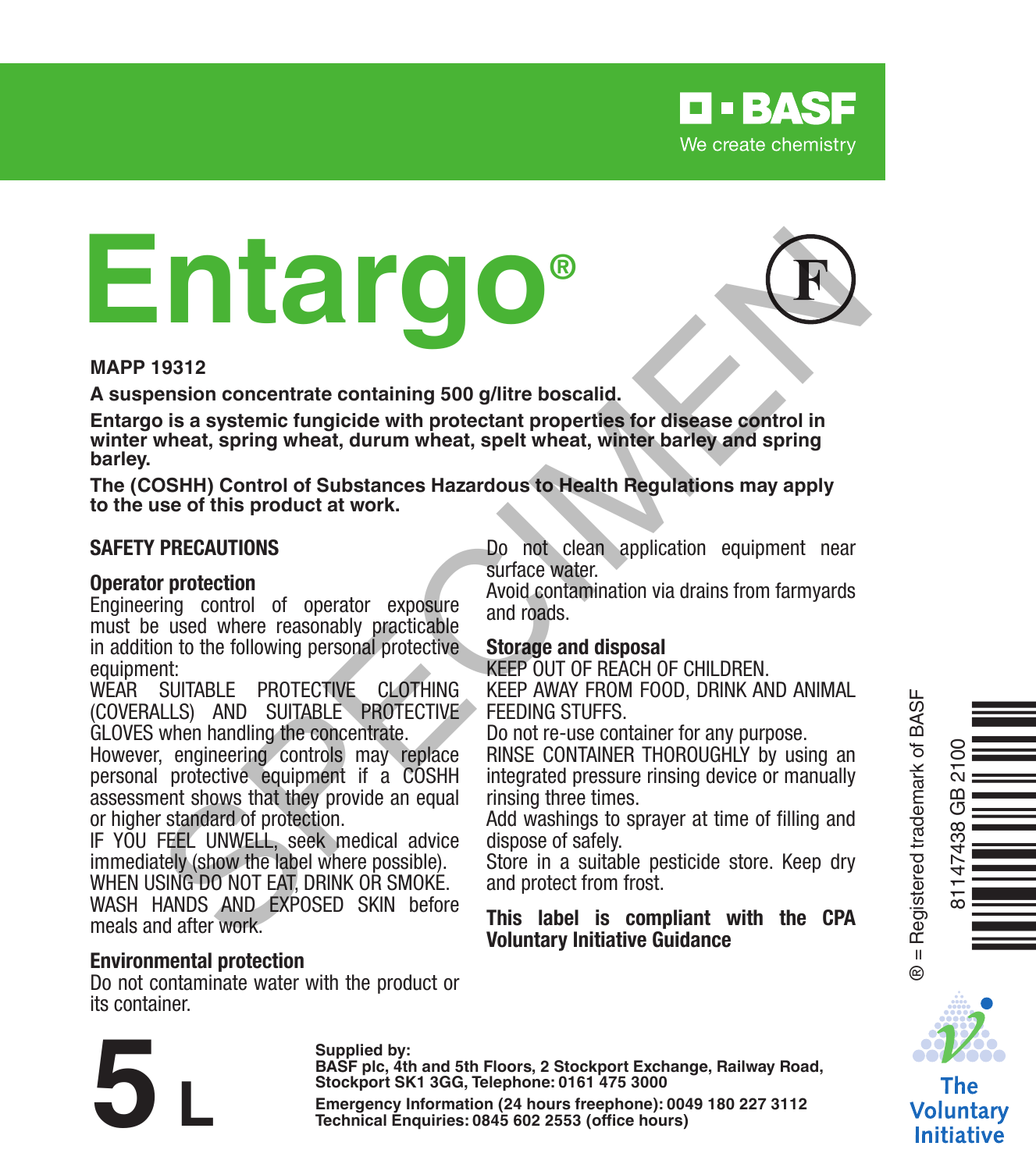# **Entargo®**

**A suspension concentrate containing 500 g/litre boscalid.**

# **Warning**

# **May cause an allergic skin reaction. Toxic to aquatic life with long lasting effects.**

| Toxic to aquatic life with long lasting effects.<br>Wear protective gloves/protective clothing/eye<br>protection/face protection.<br>If medical advice is needed, have product container or label<br>at hand.<br>Avoid breathing mist.<br>IF ON SKIN: Wash with plenty of soap and water.<br>If skin irritation or rash occurs: Get medical advice/attention.<br>Dispose of contents/container to a licensed hazardous-<br>waste disposal contractor or collection site except for<br>empty clean containers which can be disposed of as<br>non-hazardous waste.<br>Contains 1,2-benzisothiazolin-3-one and 2-methyl-4-<br>isothiazolin-3-one. May produce an allergic reaction<br>To avoid risks to human health and the environment,<br>comply with the instructions for use. |                         |                      |                                   |  |  |  |  |  |
|---------------------------------------------------------------------------------------------------------------------------------------------------------------------------------------------------------------------------------------------------------------------------------------------------------------------------------------------------------------------------------------------------------------------------------------------------------------------------------------------------------------------------------------------------------------------------------------------------------------------------------------------------------------------------------------------------------------------------------------------------------------------------------|-------------------------|----------------------|-----------------------------------|--|--|--|--|--|
| <b>IMPORTANT INFORMATION</b>                                                                                                                                                                                                                                                                                                                                                                                                                                                                                                                                                                                                                                                                                                                                                    |                         |                      |                                   |  |  |  |  |  |
| FOR USE ONLY AS A PROFESSIONAL AGRICULTURAL FUNGICIDE, as directed below:                                                                                                                                                                                                                                                                                                                                                                                                                                                                                                                                                                                                                                                                                                       |                         |                      |                                   |  |  |  |  |  |
| Crops                                                                                                                                                                                                                                                                                                                                                                                                                                                                                                                                                                                                                                                                                                                                                                           | Maximum individual dose |                      | Latest time of application        |  |  |  |  |  |
| Wheat (winter)<br>Wheat (spring)<br>Wheat (durum)<br>Wheat (spelt)<br>Barley (winter)<br>Barley (spring)                                                                                                                                                                                                                                                                                                                                                                                                                                                                                                                                                                                                                                                                        | 0.7 litre product/ha    | 0.7 litre product/ha | Before ear emergence<br>(BBCH 51) |  |  |  |  |  |
| Other specific restrictions:<br>To reduce the risk of resistance developing in target diseases the total number of foliar applications of products containing<br>SDHI fungicides made to any cereal crop must not exceed two.<br>Entargo must not be applied before BBCH 30.<br>Do not apply by hand-held equipment.                                                                                                                                                                                                                                                                                                                                                                                                                                                            |                         |                      |                                   |  |  |  |  |  |

**READ THE LABEL BEFORE USE. USING THIS PRODUCT IN A MANNER THAT IS INCONSISTENT WITH THE LABEL MAY BE AN OFFENCE. FOLLOW THE CODE OF PRACTICE FOR USING PLANT PROTECTION PRODUCTS.**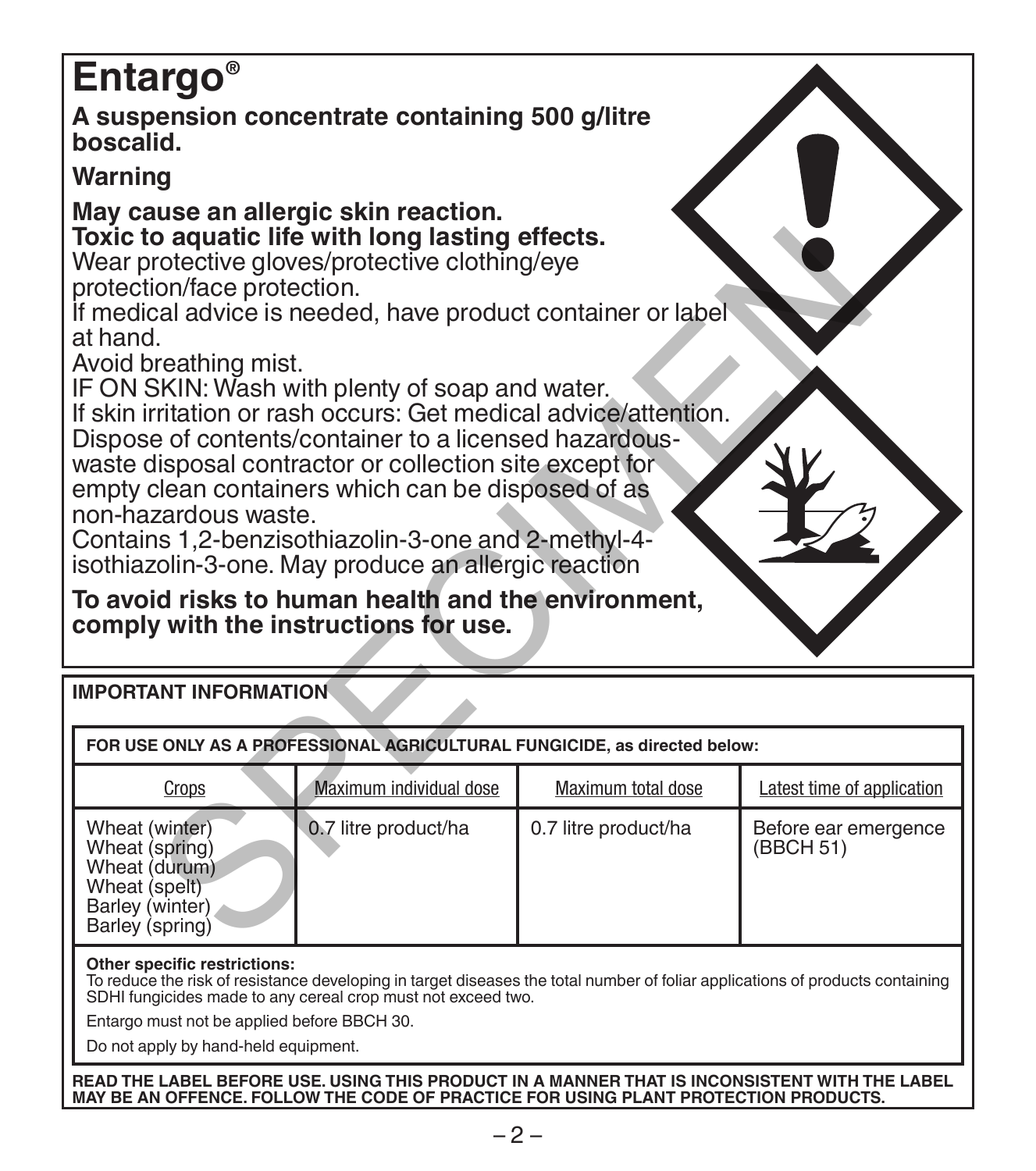# **DIRECTIONS FOR USE**

IMPORTANT: This information is approved as part of the Product Label. All instructions within this section must be read carefully in order to obtain safe and successful use of this product.

## **Restrictions/Warnings**

### **Disease control**

## **Disease Control**

| When applied to barley intended for malting, refer to the latest timing restrictions for<br>boscalid given by the British Beer and Pub Association.                                                      |                 |                 |                |                |                  |                  |  |  |  |
|----------------------------------------------------------------------------------------------------------------------------------------------------------------------------------------------------------|-----------------|-----------------|----------------|----------------|------------------|------------------|--|--|--|
| Effects of baking have not been fully tested. Consult the grain merchant or processor<br>before use.                                                                                                     |                 |                 |                |                |                  |                  |  |  |  |
| You must not apply, more than two foliar applications of products containing complex II<br>inhibitors (SDHIs) to any cereal crop.                                                                        |                 |                 |                |                |                  |                  |  |  |  |
| After spraying, wash out sprayer thoroughly according to manufacturer's guideline<br>and dispose of washings and clean containers according to DEFRA Code of Practice<br>and local authority guidelines. |                 |                 |                |                |                  |                  |  |  |  |
| <b>Disease control</b>                                                                                                                                                                                   |                 |                 |                |                |                  |                  |  |  |  |
| <b>Disease Control</b>                                                                                                                                                                                   |                 |                 |                |                |                  |                  |  |  |  |
| Entargo is a systemic fungicide with protectant properties for disease control in winter<br>wheat, spring wheat, durum wheat, spelt wheat, winter barley and spring barley as<br>summarised below:       |                 |                 |                |                |                  |                  |  |  |  |
|                                                                                                                                                                                                          | Winter<br>Wheat | Spring<br>Wheat | Durum<br>Wheat | Spelt<br>Wheat | Winter<br>Barley | Spring<br>Barley |  |  |  |
| Evespot                                                                                                                                                                                                  | C               | C               | C              | C              |                  |                  |  |  |  |
| Septoria<br>tritici                                                                                                                                                                                      | <b>MC</b>       | <b>MC</b>       | <b>MC</b>      | <b>MC</b>      |                  |                  |  |  |  |
| Net<br>blotch                                                                                                                                                                                            |                 |                 |                |                | R                | R                |  |  |  |

 $C =$  Control

MC = Moderate control

 $R =$  Reduction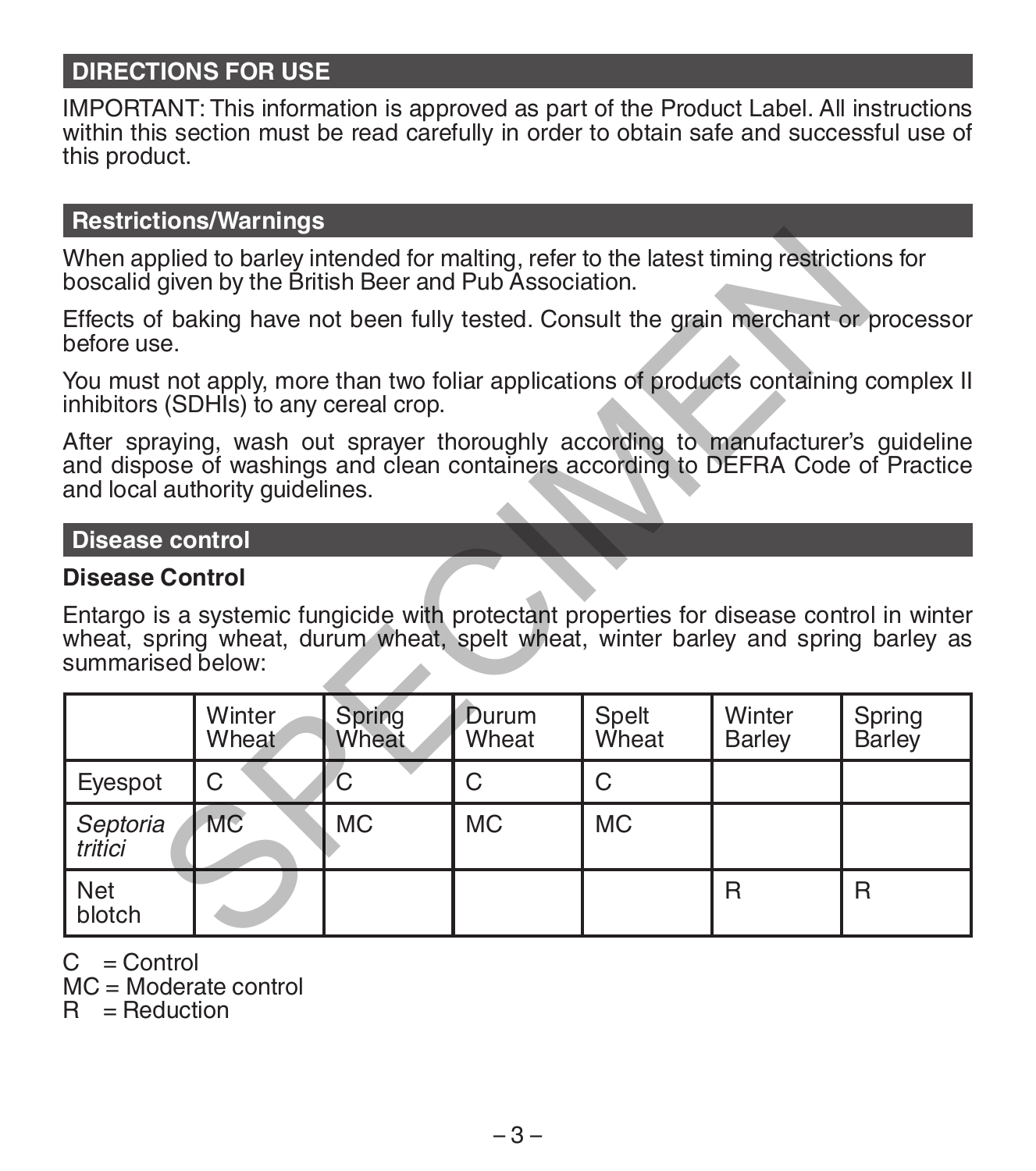## **Resistance Management**

Entargo should be used in accordance with the instructions for use for the target diseases at the specific growth stages indicated.

Entargo must always be tank mixed with another fungicide (s) from different cross resistance groups(s)/different mode(s) of action, which when used alone, gives robust control of the same target diseases

Use Entargo as part of an Integrated Crop Management (ICM) strategy incorporating other methods of control.

You must not apply, more than two foliar applications of products containing complex II inhibitors (SDHIs) to any cereal crop.

Entargo should be used preventatively and should not be relied upon for its curative potential.

There is a significant risk of widespread resistance occurring in *Septoria tritici* populations in the UK. Failure to follow resistance management action may result in reduced levels of disease control. For latest advice on resistance management contact your specialist agronomist advisor and visit the FRAG-UK website. argo as part of an Integrated Crop Management (ICM) strategy incertinds of control.<br>
thods of control.<br>
thods of control.<br>
thod apply, more than two foliar applications of products containing a<br>
(SDHIs) to any cereal crop.

## **Crop Specific Information**

Entargo is a systemic fungicide with protectant properties for disease control in winter wheat, spring wheat, durum wheat, spelt wheat, winter barley and spring barley

### **Time of Application**

For best results apply Entargo as a preventative or protectant treatment. For eyespot control apply when ear is at 1 cm above first node (BBCH 30) up to 2nd node detectable (BBCH 32). For foliar diseases apply before ear emergence (BBCH 51) in wheat and barley.

### **Rate of Application**

Apply 0.7 litre Entargo in a minimum of 100 litres of water per hectare.

## **Mixing and Application**

### **Mixing**

Half fill the spray tank with clean water and start the agitation. SHAKE THE CONTAINER WELL before use and pour in the required amount of product. Rinse any empty containers thoroughly and add rinsings to the spray tank. Add the remainder of the water and continue agitation until spraying is completed.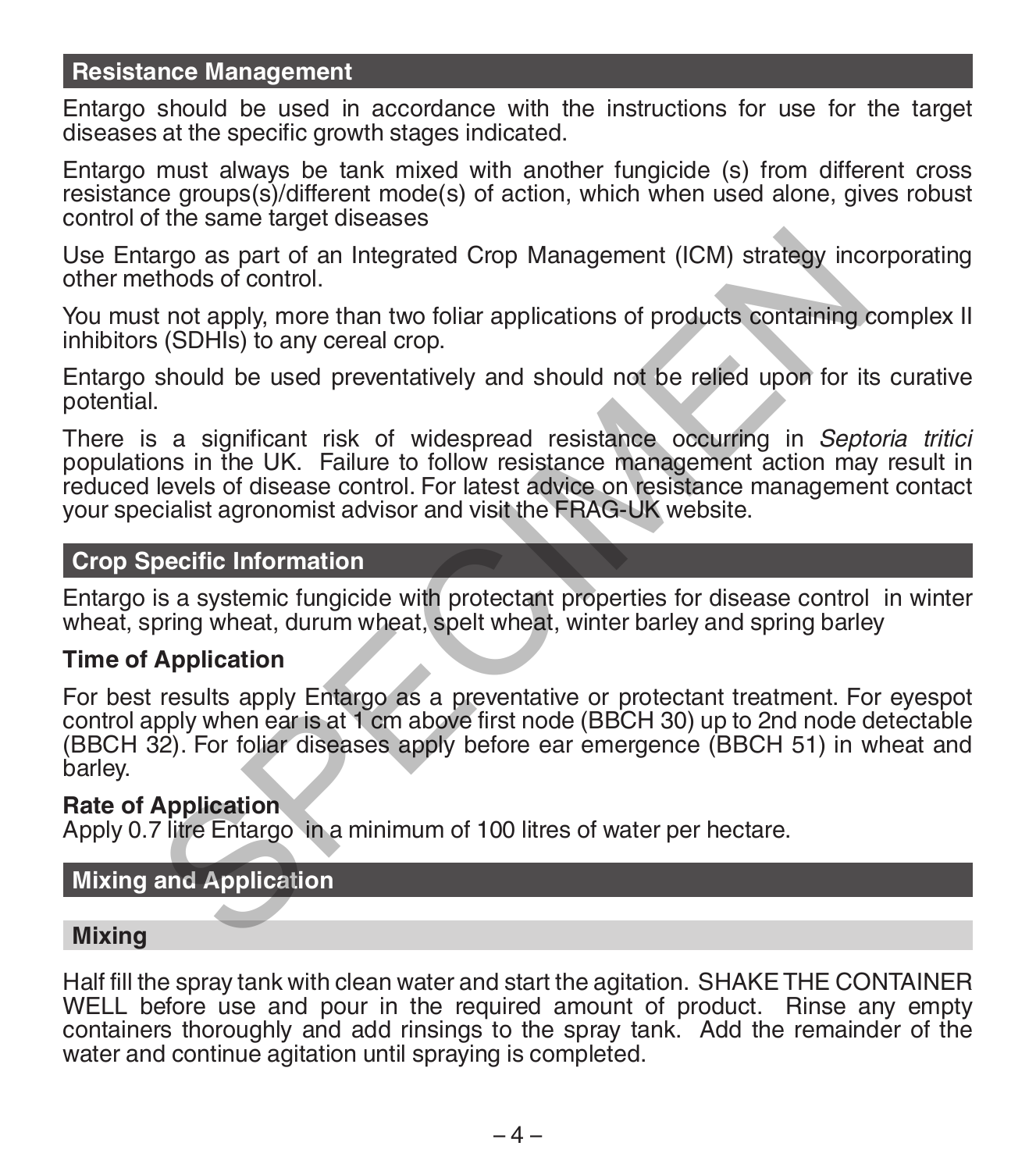When tank mixes are to be used, each product should be added separately to the spray tank, taking due note of any instructions given as to the order of mixing.

All tank mixes should be used immediately after mixing.

### **Application**

Apply as a MEDIUM spray, as defined by BCPC.

### **Compatibility**

For details of compatibilities contact your distributor, local BASF representative or the BASF Technical Services Hotline: 0845 602 2553 or visit our website on: www. agriCentre.basf.co.uk

## **The following does not form part of the authorised label text.**

With many products there is a general risk of resistance developing to the active ingredients. For this reason a change in activity cannot be ruled out. It is generally impossible to predict with certainty how resistance may develop because there are so many crop and use connected ways of influencing this. We therefore have to exclude liability for damage or loss attributable to any such resistance that may develop. To help minimise any loss in activity the BASF recommended rate should in all events be adhered to.

Numerous, particularly regional or regionally attributable, factors can influence the activity of the product. Examples include weather and soil conditions, crop plant varieties, crop rotation, treatment times, application amounts, admixture with other products, appearance of organisms resistant to active ingredients and spraying techniques. Under particular conditions a change in activity or damage to plants cannot be ruled out. The manufacturer or supplier is therefore unable to accept any liability in such circumstances. All goods supplied by us are of high grade and we believe them to be suitable, but as we cannot exercise control over their mixing or use or the weather conditions during and after application, which may affect the performance of the material, all conditions and warranties, statutory or otherwise, as to the quality or fitness for any purpose of our goods are excluded and no responsibility will be accepted by us for any damage or injury whatsoever arising from their storage, handling, application or use; but nothing should be deemed to exclude or restrict any liability upon us which cannot be excluded or restricted under the provisions of the Unfair Contract Terms Act 1977 or any similar applicable law. tibility<br>
iis of compatibilities contact your distributor, local BASF represe<br>
F Technical Services Hotline: 0845 602 2553 or visit our website<br>
re.bast.co.uk<br>
lowing does not form part of the authorised label text.<br>
inver

# **Section 6 of the Health and Safety at Work Act**

### **Additional Product Safety Information**

The product label provides information on a specific pesticidal use of the product; do not use otherwise, unless you have assessed any potential hazard involved, the safety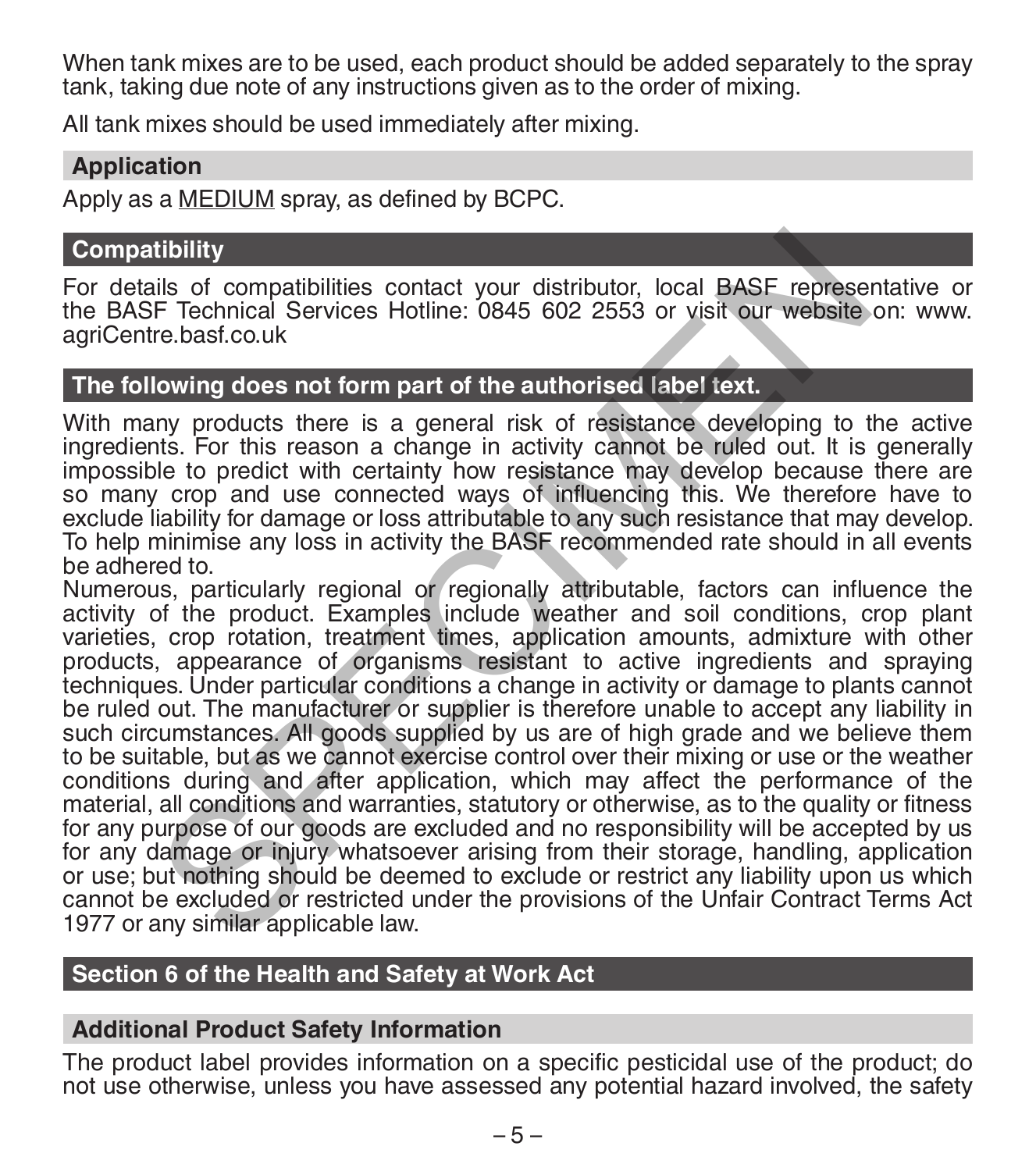measures required and that the particular use has "off-label" approval or is otherwise permitted under the Plant Protection Product Regulations (EC) No 1107/2009.

The information on this label is based on the best available information including data from test results.

# **Safety Data Sheet**

To access the Safety Data Sheet for this product scan the QR code or use the weblink below:



agricentre.basf.co.uk/Entargo/MSDS

Alternatively, contact your supplier.